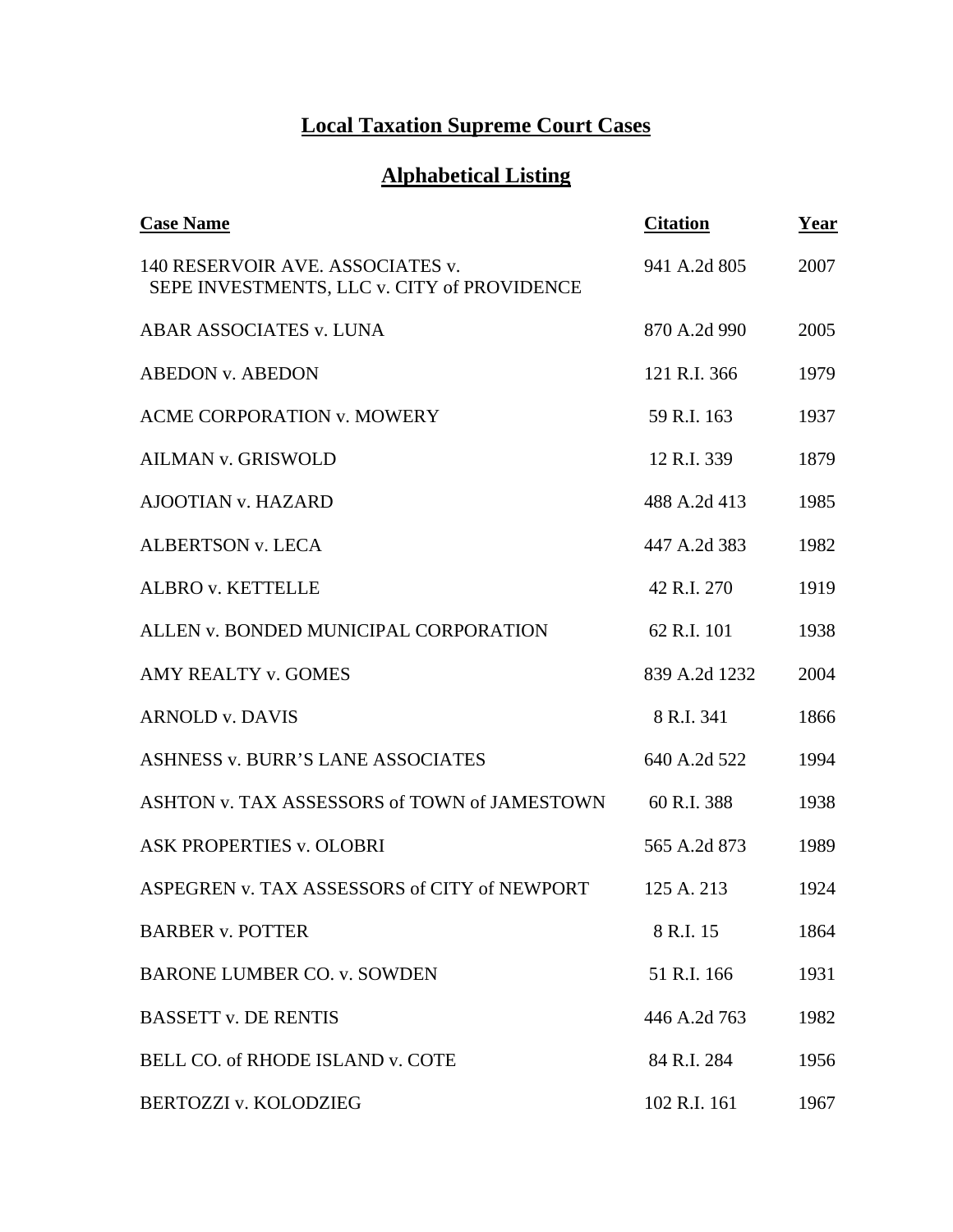| <b>Case Name</b>                                  | <b>Citation</b> | <u>Year</u> |
|---------------------------------------------------|-----------------|-------------|
| BISHOP v. TAX ASSESSORS of CITY of NEWPORT        | 47 R.I. 351     | 1926        |
| <b>BISHOP v. TRIPP</b>                            | 15 R.I. 466     | 1887        |
| <b>BOWEN v. NEWELL</b>                            | 16 R.I. 238     | 1888        |
| BROWN & SHARPE MFG. CO. v. COTE                   | 101 R.I. 668    | 1967        |
| <b>BROWN UNIVERSITY v. GRANGER</b>                | 19 R.I. 704     | 1897        |
| <b>BULL v. GRISWOLD</b>                           | 14 R.I. 22      | 1882        |
| BURDEN v. TAX ASSESSORS of CITY of NEWPORT        | 47 R.I. 473     | 1926        |
| <b>BURDICK v. PENDLETON</b>                       | 46 R.I. 125     | 1924        |
| <b>BURRILLVILLE RACING ASSOCIATION v. TELLIER</b> | 574 A.2d 749    | 1990        |
| <b>CABANA v. LITTLER</b>                          | 612 A.2d 678    | 1992        |
| CAPITAL PROPERTIES, INC. v. STATE                 | 749 A.2d 1069   | 1999        |
| <b>CAPWELL v. HOPKINS</b>                         | 10 R.I. 378     | 1873        |
| <b>CARR v. CAPWELL</b>                            | 30 R.I. 325     | 1910        |
| <b>CASWELL v. WESTLAKE</b>                        | 47 R.I. 411     | 1926        |
| <b>CHASE v. BOUCHARD</b>                          | 671 A.2d 794    | 1996        |
| CIC - NEWPORT ASSOCIATES v. STEIN                 | 121 R.I. 844    | 1979        |
| CITY of PROVIDENCE v. HALL                        | 49 R.I. 230     | 1928        |
| CITY of PROVIDENCE v. KILLORAN                    | 447 A.2d 369    | 1982        |
| <b>CLARE v. CURRAN</b>                            | 52 R.I. 196     | 1932        |
| <b>CLARKE v. GREENE</b>                           | 23 R.I. 118     | 1901        |
| <b>CLARKE v. TINKHAM</b>                          | 20 R.I. 790     | 1893        |
| <b>CLEVELAND v. TRIPP</b>                         | 13 R.I. 50      | 1880        |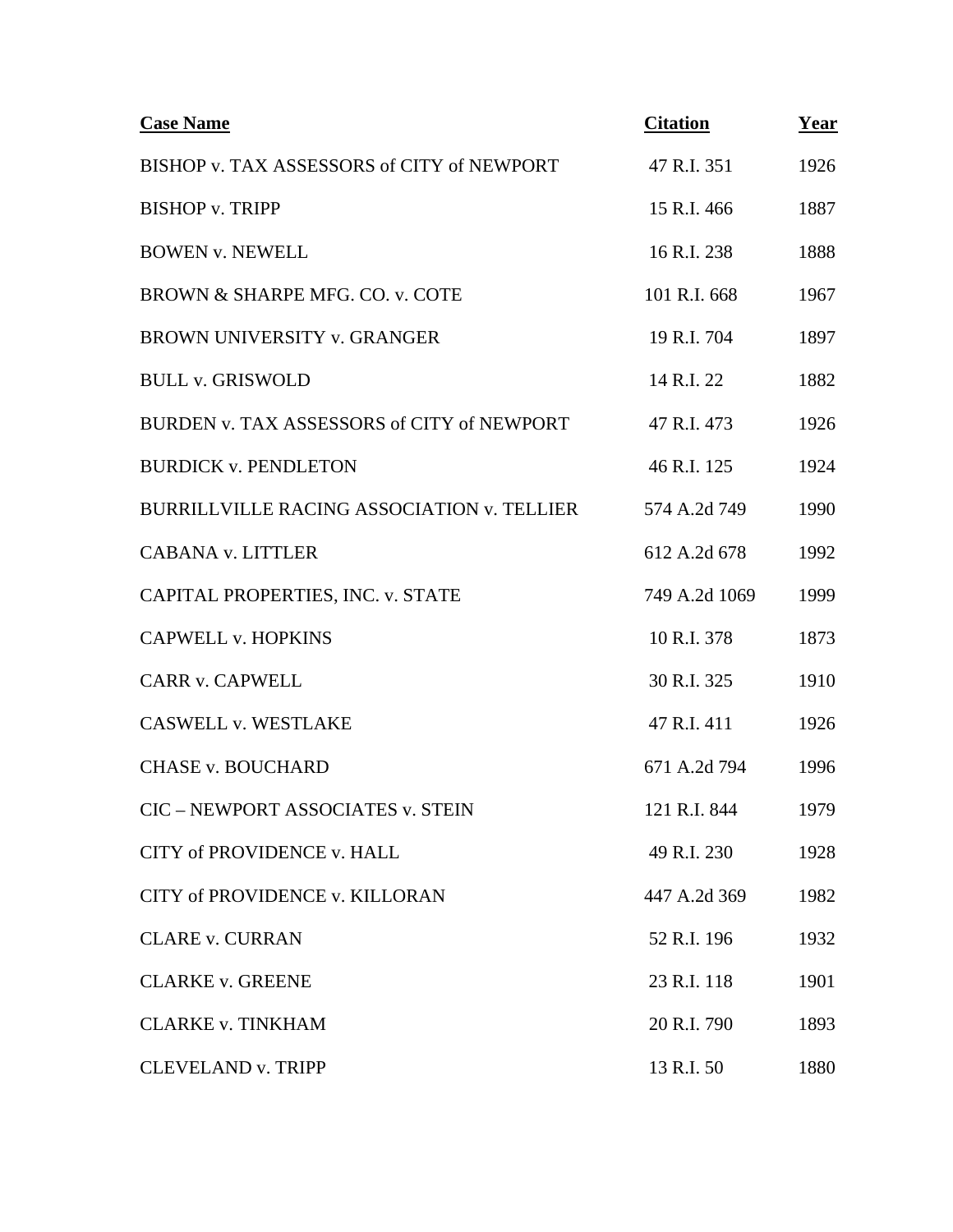| <b>Case Name</b>                                             | <b>Citation</b> | Year |
|--------------------------------------------------------------|-----------------|------|
| <b>COHEN v. HARRINGTON</b>                                   | 722 A.2d 1191   | 1999 |
| COMPUTER ASSOCIATES v. CITY of EAST PROVIDENCE               | 615 A.2d 467    | 1992 |
| COVENTRY COMPANY v. ASSESSORS of TAXES of<br><b>COVENTRY</b> | 16 R.I. 240     | 1888 |
| <b>CRAFTS v. RAY</b>                                         | 22 R.I. 179     | 1900 |
| <b>CUMMINGS v. SHOREY</b>                                    | 761 A.2d 680    | 2000 |
| DE BOURGKNECHT v. ROSSI                                      | 798 A.2d 934    | 2002 |
| DE ZAHARA v. WEISS                                           | 516 A.2d 879    | 1986 |
| DELTA AIRLINES, INC. v. NEARY                                | 785 A.2d 1123   | 2001 |
| DENAULT v. FITZGERALD                                        | 593 A.2d 453    | 1991 |
| DRISCOLL v. KARROO LAND COMPANY, INC.                        | 600 A.2d 722    | 1991 |
| DUNNELL MANUFACTURING CO. v. NEWELL                          | 19 R.I. 302     | 1886 |
| <b>EVANS v. NEWELL</b>                                       | 18 R.I. 38      | 1892 |
| <b>EWING v. FRANK</b>                                        | 103 R.I. 96     | 1967 |
| EWING v. TAX ASSESSORS of TOWN of JAMESTOWN                  | 90 R.I. 86      | 1959 |
| EWING v. TAX ASSESSORS of TOWN of JAMESTOWN                  | 93 R.I. 372     | 1961 |
| EWING v. TAX ASSESSORS of TOWN of JAMESTOWN                  | 104 R.I. 630    | 1968 |
| FERLAND CORPORATION v. BOUCHARD                              | 626 A.2d 210    | 1993 |
| FERNANDES REALTY CORPORATION v. LAGACE                       | 121 R.I. 513    | 1979 |
| FINNEGAN v. BING                                             | 772 A.2d 1070   | 2001 |
| FINNEGAN v. L. K. GOODMAN CO., INC.                          | 768 A.2d 422    | 2001 |
| FINNEGAN v. SEASIDE REALTY TRUST                             | 777 A.2d 548    | 2001 |
| FIRST BANK and TRUST CO. v. CITY of PROVIDENCE               | 827 A.2d 606    | 2003 |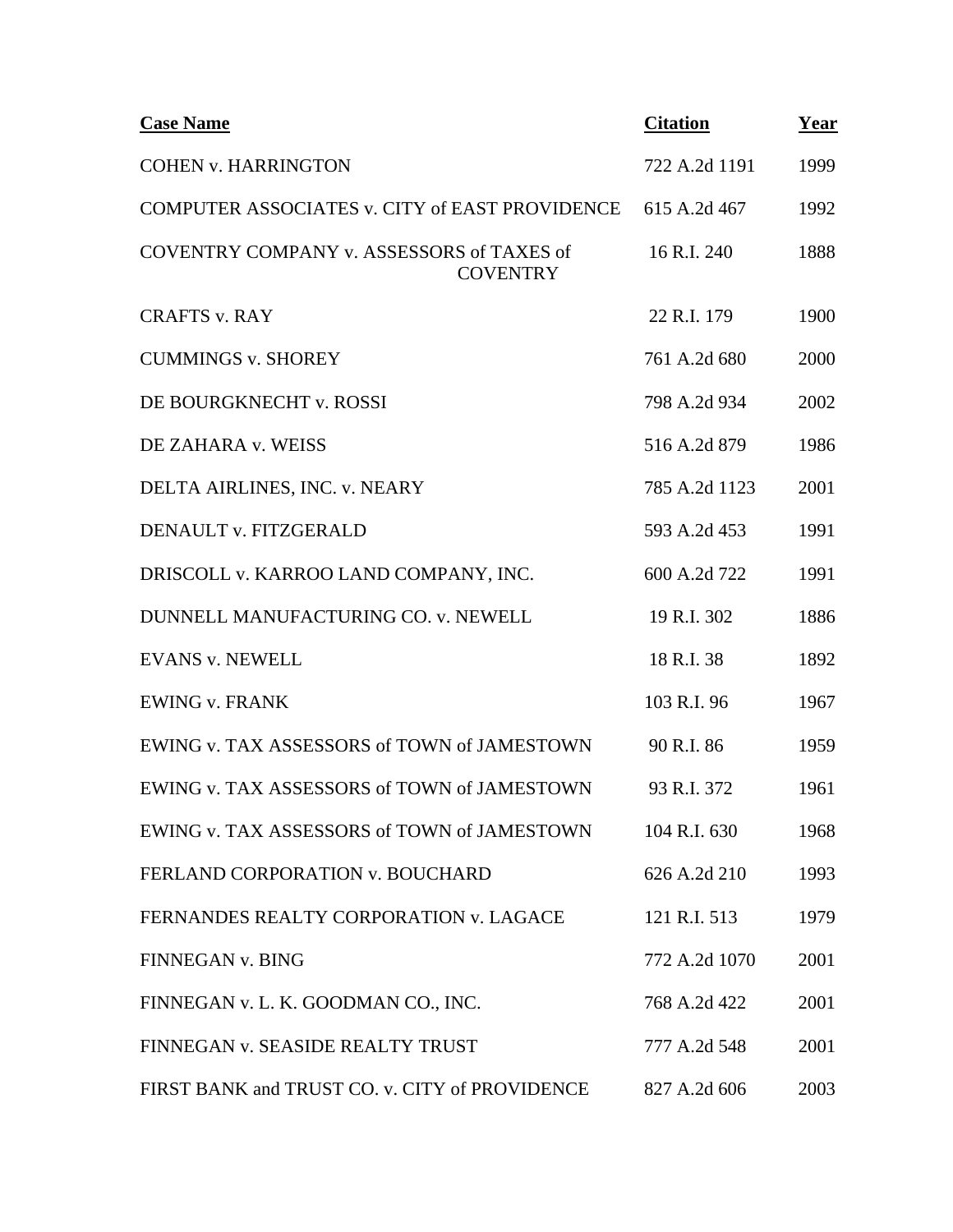| <b>Case Name</b>                                                               | <b>Citation</b> | Year |
|--------------------------------------------------------------------------------|-----------------|------|
| FISH v. COGGESHALL                                                             | 22 R.I. 318     | 1900 |
| FITZPATRICK v. TRI-MAR INDUSTRIES                                              | 723 A.2d 285    | 1999 |
| FLEET CREDIT CORPORATION v. FRAZIER                                            | 726 A.2d 452    | 1999 |
| <b>GENERAL FINANCE CORPORATION v. ARCHETTO</b>                                 | 93 R.I. 392     | 1961 |
| <b>GENERAL FINANCE CORPORATION v. MARCHESI</b>                                 | 97 R.I. 392     | 1964 |
| GIRLS' FRIENDLY SOCIETY v. STAFFORD                                            | 46 R.I. 29      | 1924 |
| GOELET v. TAX ASSESSORS of CITY of NEWPORT                                     | 54 R.I. 306     | 1934 |
| GRANOFF REALTY II, LTD. PARTNERSHIP v. ROSSI                                   | 823 A.2d 296    | 2003 |
| GRANOFF REALTY II, LTD. PARTNERSHIP v. ROSSI                                   | 833 A.2d 354    | 2003 |
| GREEN ACRES REALTY, INC. v. ROCCHIO                                            | 115 R.I. 407    | 1975 |
| <b>GREENE v. GARDINER</b>                                                      | 6 R.I. 242      | 1859 |
| GREENOUGH v. BD. of CANVASSERS of CENTRAL FALLS                                | 34 R.I. 84      | 1912 |
| <b>GREENOUGH v. BD. of CANVASSERS of PAWTUCKET</b>                             | 33 R.I. 559     | 1912 |
| HARVARD PILGRIM HEALTH CARE of NEW ENGLAND<br>v. GELATI                        | 865 A.2d 1028   | 2004 |
| HARVARD PILGRIM HEALTH CARE of NEW ENGLAND<br>v. ROSSI                         | 847 A.2d 286    | 2004 |
| HARVEY REALTY v. KILLINGLY MANOR<br><b>CONDOMINIUM ASSOCIATION</b>             | 787 A.2d 465    | 2001 |
| HASHWAY v. SHAWMUT BANK                                                        | 615 A.2d 1021   | 1992 |
| <b>HASSETT v. EVERSON</b>                                                      | 33 R.I. 400     | 1912 |
| HEMINGWAY TRANSPORT, INC. v. TAX ASSESSOR OF<br><b>CITY of EAST PROVIDENCE</b> | 105 R.I. 411    | 1969 |
| HOPKINS v. YOUNG                                                               | 15 R.I. 48      | 1885 |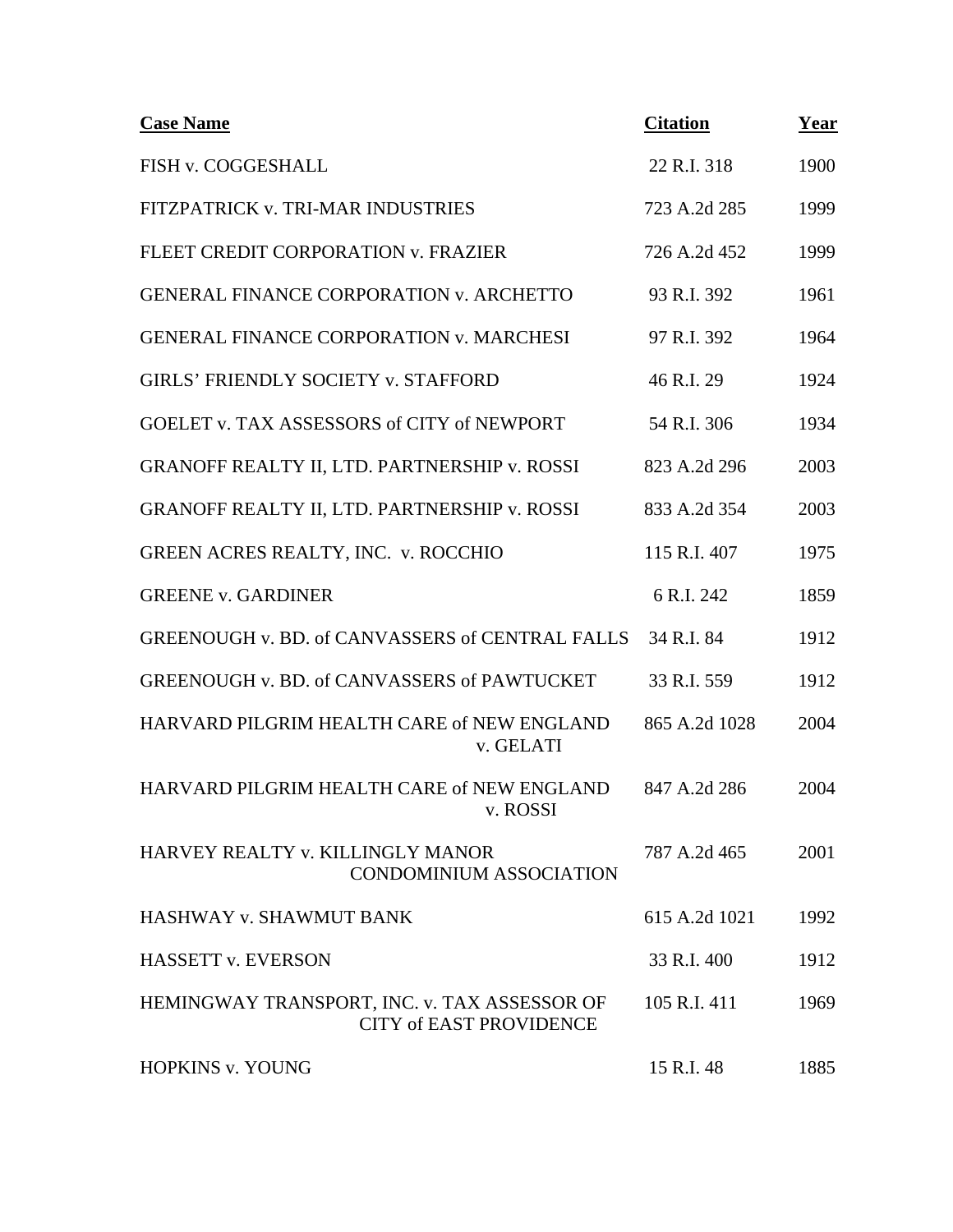| <b>Case Name</b>                                           | <b>Citation</b> | <u>Year</u> |
|------------------------------------------------------------|-----------------|-------------|
| <b>HORGAN v. TAYLOR</b>                                    | 36 R.I. 232     | 1914        |
| IN RE CITY of PAWTUCKET                                    | 24 R.I. 86      | 1902        |
| <b>IN RE CRAFTS</b>                                        | 41 R.I. 63      | 1918        |
| <b>INDUSTRIAL TRUST COMPANY v. WILSON</b>                  | 58 R.I. 378     | 1937        |
| <b>INN GROUP ASSOCIATES v. BOOTH</b>                       | 593 A.2d 49     | 1991        |
| JACOBER REALTY TRUST v. NEARY                              | 723 A.2d 292    | 1999        |
| <b>JOHNSON v. QBAR ASSOCIATES</b>                          |                 | 2013        |
| KARAYIANNIS v. IBOBOKIWE                                   | 839 A.2d 492    | 2003        |
| <b>KARGMAN v. JACOBS</b>                                   | 113 R.I. 696    | 1974        |
| <b>KARGMAN v. JACOBS</b>                                   | 122 R.I. 720    | 1980        |
| <b>KETTELLE v. MAC CUE</b>                                 | 54 R.I. 276     | 1934        |
| KETTELLE v. WARWICK & COVENTRY WATER CO.                   | 23 R.I. 114     | 1901        |
| KILDEER REALTY v. BREWSTER REALTY CORP.                    | 826 A.2d 961    | 2003        |
| KNIGHTS of COLUMBUS BUILDING ASSN. of BRISTOL<br>v. GORHAM | 67 R.I. 423     | 1942        |
| KNUTH v. BOARD of SEWER COMMISSIONERS                      | 91 R.I. 164     | 1960        |
| KOSZELA v. WILCOX                                          | 538 A.2d 150    | 1988        |
| L. BRAYTON FOUNDRY BLDG., INC. v. SANTILLI                 | 676 A.2d 1364   | 1996        |
| LANDFILL & RESOURCE RECOVERY, INC. v. GELINAS              | 703 A.2d 602    | 1997        |
| LAW v. LAW TRUCKING COMPANY                                | 488 A.2d 1225   | 1985        |
| LIFESPAN CORP. v. CITY of PROVIDENCE                       | 776 A.2d 1061   | 2001        |
| LINDGREN v. DOUGHTY                                        | 32 R.I. 524     | 1911        |
| LINDSAY v. ALLEN                                           | 19 R.I. 721     | 1897        |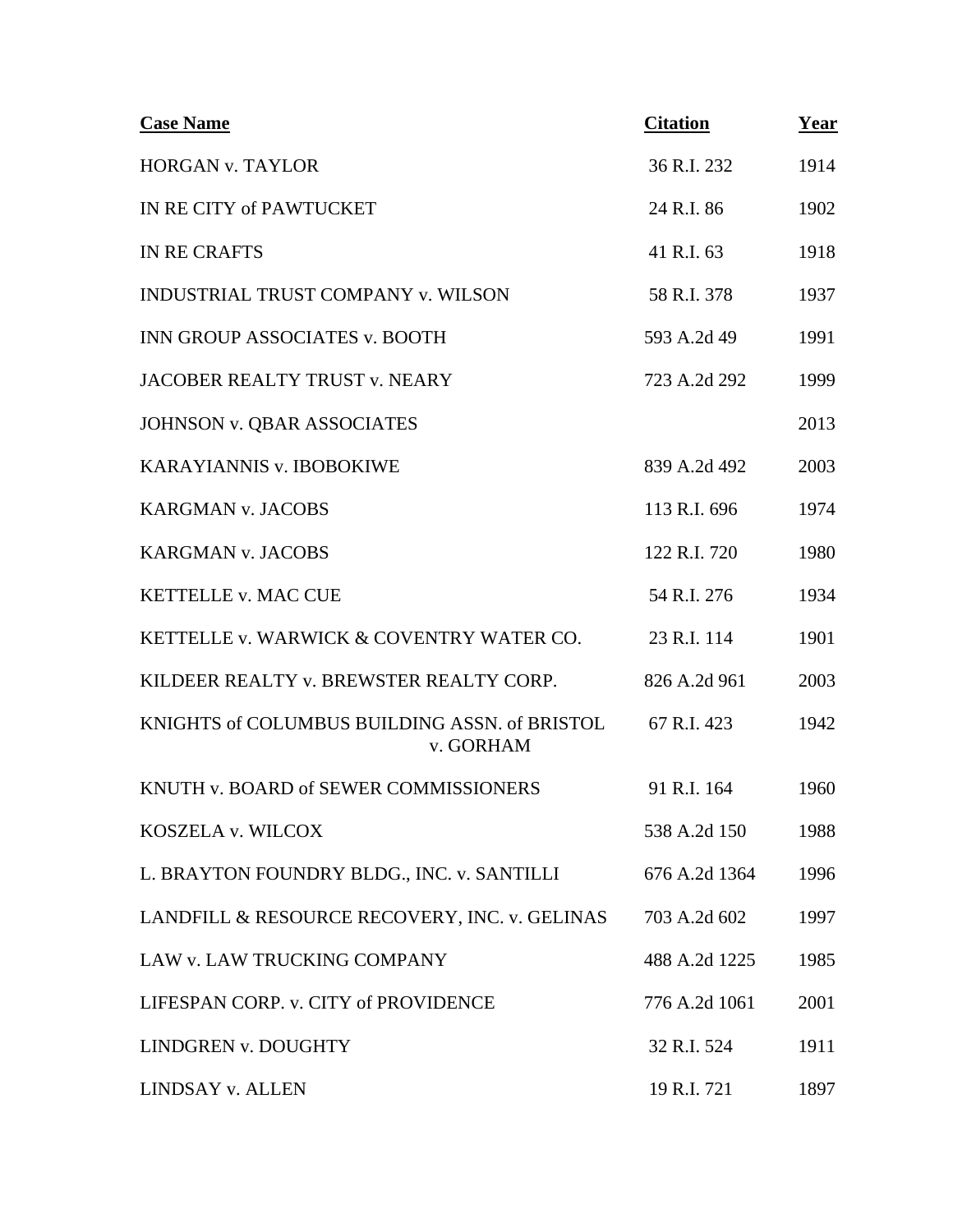| <b>Case Name</b>                                      | <b>Citation</b> | Year |
|-------------------------------------------------------|-----------------|------|
| LONSDALE COMPANY v. TAFT                              | 34 R.I. 496     | 1912 |
| <b>LOWRY v. FARAONE</b>                               | 500 A.2d 950    | 1985 |
| <b>MADDEN v. CHERNICK</b>                             | 63 R.I. 100     | 1939 |
| MAGGIACOMO v. DI VINCENZO                             | 122 R.I. 615    | 1980 |
| MANUFACTURERS' MUTUAL FIRE INS. CO. v. CLARKE         | 41 R.I. 277     | 1918 |
| MATTESON v. WARWICK & COVENTRY WATER CO.              | 28 R.I. 570     | 1907 |
| MC ADAM v. HONEY                                      | 20 R.I. 351     | 1898 |
| MC CANNA v. BD. of ASSESSORS of NARRAGANSETT          | 48 R.I. 396     | 1927 |
| MC CULLOCH v. DODGE                                   | 6 R.I. 346      | 1859 |
| MC KEE v. BOUCHARD                                    | 674 A.2d 378    | 1996 |
| MC TWIGGAN v. HUNTER                                  | 18 R.I. 776     | 1895 |
| MC TWIGGAN v. HUNTER                                  | 19 R.I. 265     | 1895 |
| MEDEIROS v. BANKERS TRUST COMPANY                     | 38 A.3d 1112    | 2012 |
| MERCHANTS' COLD STORAGE & WAREHOUSE CO.<br>v. CLARKE  | 43 R.I. 37      | 1920 |
| MERLINO v. TAX ASSESSORS of NORTH PROVIDENCE          | 114 R.I. 630    | 1975 |
| MORTGAGE ELECTRONIC REGISTRATION SYSTEMS<br>v. DEPINA | 63 A.3d 871     | 2013 |
| MOWRY v. SLATERSVILLE MILLS                           | 20 R.I. 94      | 1897 |
| MURRAY v. ROCKAWAY BOULEVARD WRECKING &<br>LUMBER CO. | 108 R.I. 607    | 1971 |
| MURRAY v. SCHILLACE                                   | 658 A.2d 512    | 1995 |
| NARRAGANSETT ELECTRIC CO. v. MINARDI                  | 21 A.3d 274     | 2011 |
| NARRAGANSETT ELECTRIC CO. v. SACCOCCIO                | 43 A.3d 40      | 2012 |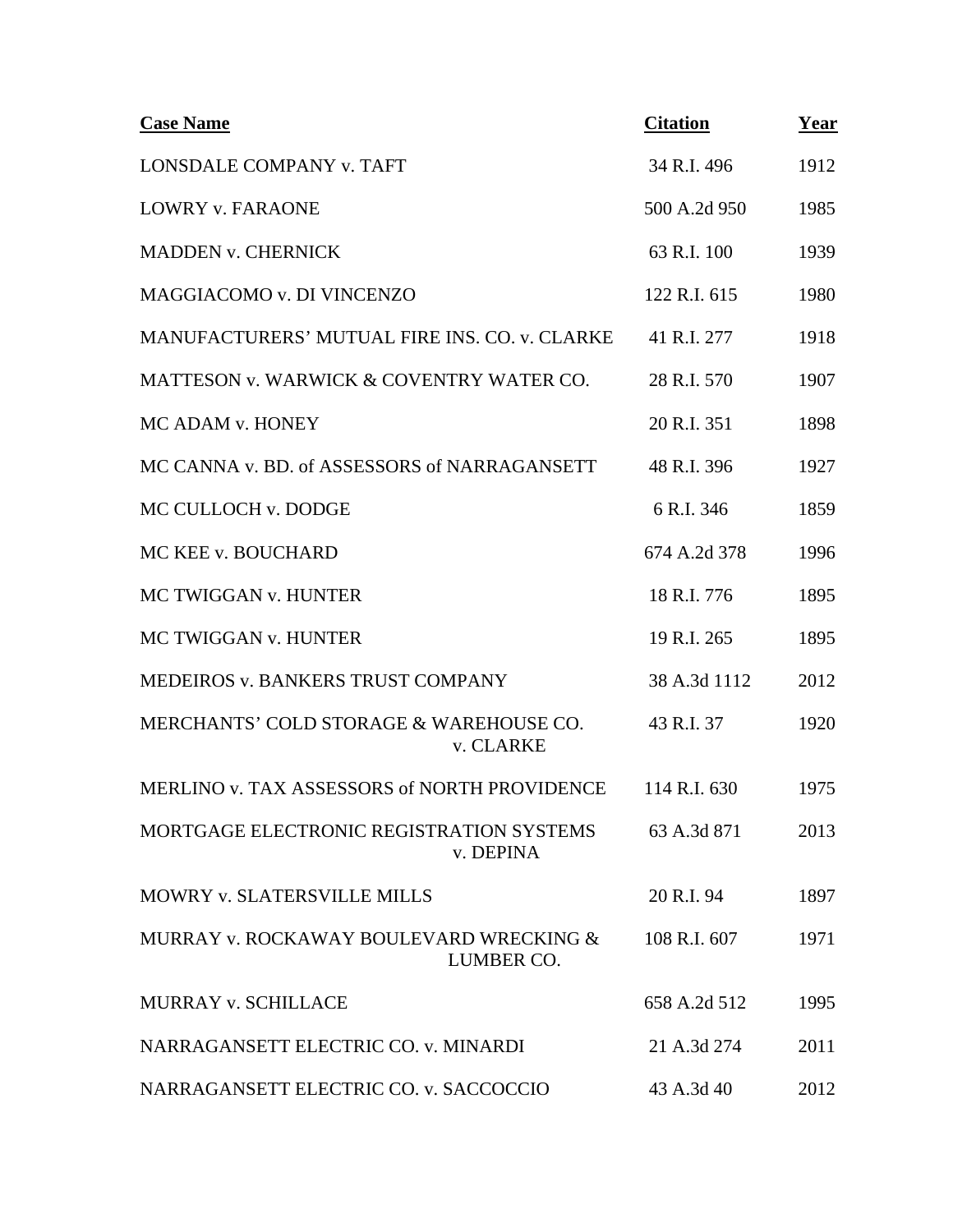| <b>Case Name</b>                                                           | <b>Citation</b> | Year |
|----------------------------------------------------------------------------|-----------------|------|
| NARRAGANSETT PIER CO. v. ASSESSORS of TAXES of<br>DISTRICT of NARRAGANSETT | 17 R.I. 452     | 1891 |
| NATIONWIDE LIFE INSURANCE CO. v. ANNARINO                                  | 727 A.2d 200    | 1999 |
| NEW YORK, NEW HAMPSHIRE & HARTFORD<br>RAILROAD CO. v. SMITH                | 20 R.I. 34      | 1897 |
| NEWPORT ILLUMINATING CO. v. TAX ASSESSORS<br>of NEWPORT                    | 19 R.I. 632     | 1896 |
| NORTHGATE ASSOCIATES v. SHOREY                                             | 541 A.2d 1192   | 1988 |
| NORWEST MORTGAGE, INC. v. MASSE                                            | 799 A.2d 259    | 2002 |
| NOS LTD. PARTNERSHIP v. BOOTH                                              | 654 A.2d 308    | 1995 |
| <b>NUNES v. MARINO</b>                                                     | 707 A.2d 1239   | 1998 |
| ORDER of ST. BENEDICT v. GORDON                                            | 417 A.2d 881    | 1980 |
| O'REILLY v. CLARKE                                                         | 48 R.I. 407     | 1927 |
| <b>OSTER v. RESTREPO</b>                                                   | 448 A.2d 1268   | 1982 |
| <b>OSTER v. TELLIER</b>                                                    | 544 A.2d 128    | 1988 |
| PARKER v. MAC CUE                                                          | 54 R.I. 270     | 1934 |
| PECKHAM v. BICKNELL                                                        | 11 R.I. 596     | 1877 |
| PENDLETON v. BRIGGS                                                        | 37 R.I. 352     | 1915 |
| PENDLETON v. BRIGGS                                                        | 37 R.I. 471     | 1915 |
| PEOPLE'S SAVINGS BANK v. KIERNAN                                           | 54 R.I. 102     | 1934 |
| PEPIN v. DONOVAN                                                           | 581 A.2d 717    | 1990 |
| PHOENIX REALTY v. RHODE ISLAND DEPCO                                       | 669 A.2d 544    | 1996 |
| PICERNE v. DI PRETE                                                        | 542 A.2d 1101   | 1988 |
| PICERNE v. SYLVESTRE                                                       | 113 R.I. 598    | 1974 |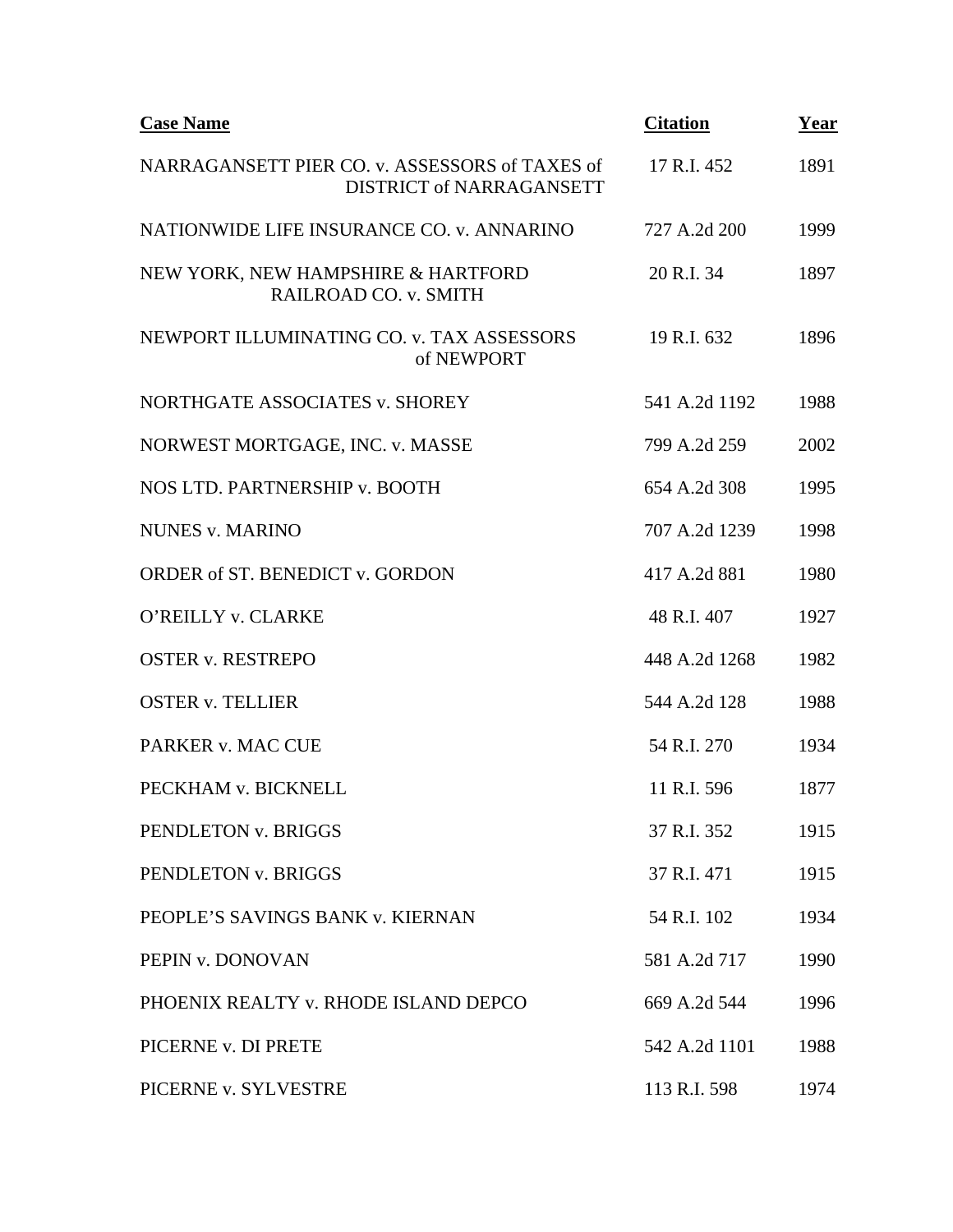| <b>Case Name</b>                                                                   | <b>Citation</b> | Year |
|------------------------------------------------------------------------------------|-----------------|------|
| PICERNE v. SYLVESTRE                                                               | 122 R.I. 85     | 1979 |
| PLANNED ENVIRONMENTS MANAGEMENT CORP. v.<br><b>ROBERT</b>                          | 966 A.2d 117    | 2009 |
| PLEASANT MANAGEMENT, LLC v. CARRASCO                                               | 960 A.2d 216    | 2008 |
| <b>POWERS v. HARVEY</b>                                                            | 81 R.I. 378     | 1954 |
| PRATT v. WOOLLEY                                                                   | 117 R.I. 154    | 1976 |
| PRESERVATION SOCIETY of NEWPORT COUNTY v.<br>ASSESSORS of TAXES of CITY of NEWPORT | 99 R.I. 592     | 1965 |
| PRESERVATION SOCIETY of NEWPORT COUNTY v.<br>ASSESSORS of TAXES of CITY of NEWPORT | 104 R.I. 559    | 1968 |
| PROPRIETORS of SWAN POINT CEMETERY v. TRIPP                                        | 14 R.I. 199     | 1883 |
| PROVIDENCE ATHENAEUM v. TRIPP                                                      | 9 R.I. 559      | 1870 |
| PROVIDENCE & WORCESTER RAILROAD CO. v. WRIGHT                                      | 2 R.I. 459      | 1853 |
| <b>QUIMBY v. WOOD</b>                                                              | 19 R.I. 571     | 1896 |
| R.I. RECREATIONAL BUILDING AUTHORITY v.<br><b>EAST GREENWICH FIRE DISTRICT</b>     | 505 A.2d 1139   | 1986 |
| RAFAELIAN v. PERFECTO IRON WORKS, INC.                                             | 68 A.3d 57      | 2013 |
| <b>RAMSDEN v. FORD</b>                                                             | 88 R.I. 144     | 1958 |
| <b>RATHBUN v. ALLEN</b>                                                            | 63 R.I. 109     | 1939 |
| RHODE ISLAND HOSPITAL v. CITY of PROVIDENCE                                        | 693 A.2d 1040   | 1997 |
| RHODES ASSOCIATES v. CITY of WOONSOCKET                                            | 523 A.2d 878    | 1987 |
| <b>RIVES v. TAYLOR</b>                                                             | 43 R.I. 426     | 1921 |
| ROBERT P. QUINN TRUST v. RUIZ                                                      | 723 A.2d 1127   | 1999 |
| ROCK RIDGE LTD. v. ASSESSOR of TAXES                                               | 667 A.2d 778    | 1995 |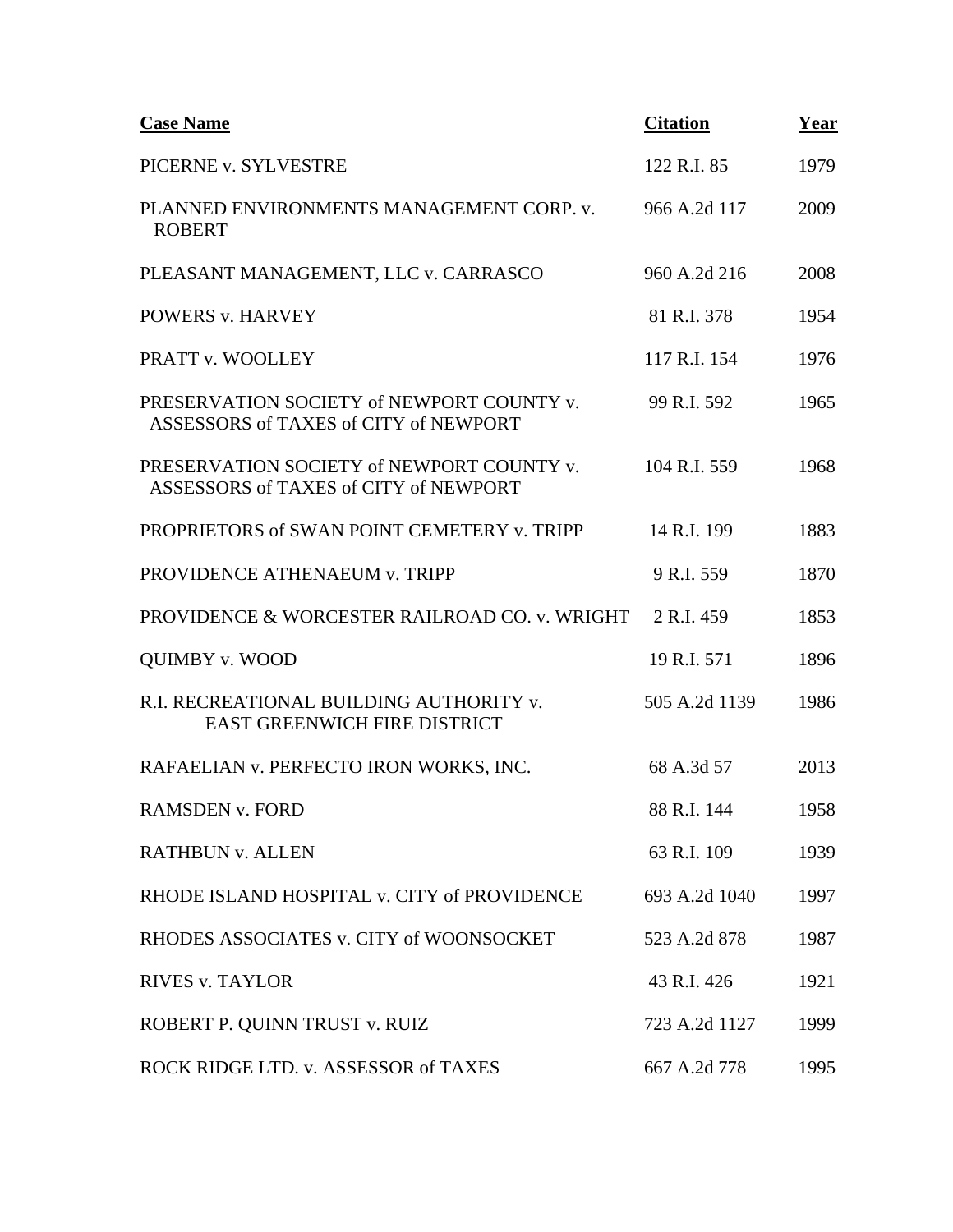| <b>Case Name</b>                                                                               | <b>Citation</b> | Year |
|------------------------------------------------------------------------------------------------|-----------------|------|
| ROGER WILLIAMS GENERAL HOSPITAL v. LITTLER;<br>RHODE ISLAND HOSPITAL v. LITTLER                | 566 A.2d 948    | 1989 |
| <b>ROSEN v. RESTREPO</b>                                                                       | 119 R.I. 398    | 1977 |
| RUMFORD CHEMICAL WORKS v. RAY                                                                  | 19 R.I. 302     | 1895 |
| RUMFORD CHEMICAL WORKS v. RAY                                                                  | 19 R.I. 456     | 1896 |
| S.S. KRESGE COMPANY v. BOUCHARD                                                                | 306 A.2d 179    | 1973 |
| SAYLES FINISHING PLANTS, INC. v. TOOMEY                                                        | 95 R.I. 471     | 1963 |
| SCHOOL COMMITTEE of CRANSTON v.<br><b>BERGIN-ANDREWS</b>                                       | 984 A.2d 629    | 2009 |
| SECOND UNIVERSALIST SOCIETY v. CITY of PROV.                                                   | 6 R.I. 235      | 1859 |
| SEMONOFF v. TOWN of WEST WARWICK                                                               | 78 R.I. 241     | 1951 |
| SISTERHOOD of HOLY NATIVITY v. TAX ASSESSORS<br>of CITY of NEWPORT                             | 73 R.I. 445     | 1948 |
| <b>SLATERSVILLE FINISHING CO. v. GREENE</b>                                                    | 40 R.I. 410     | 1917 |
| SLEBODA v. HEIRS at LAW of HARRIS                                                              | 508 A.2d 652    | 1986 |
| <b>SMITH v. CITY of PROVIDENCE</b>                                                             | 828 A.2d 536    | 2003 |
| <b>SMITH v. DE ROBBIO</b>                                                                      | 30 R.I. 464     | 1910 |
| SOCIETY for the PRESERVATION of NEW ENGLAND<br>ANTIQUITIES v. TAX ASSESSORS of CITY of NEWPORT | 62 R.I. 302     | 1939 |
| SOCONY - VACUUM OIL COMPANY v. FRENCH                                                          | 88 R.I. 6       | 1958 |
| ST. CLARE HOME v. DONNELLY                                                                     | 117 R.I. 464    | 1977 |
| ST. JOSEPH'S CHURCH v. ASSESSORS of TAXES of PROV.                                             | 12 R.I. 19      | 1878 |
| ST. MARY'S CHURCH v. TRIPP                                                                     | 14 R.I. 307     | 1878 |
| STEERE and TINKHAM v. WALLING                                                                  | 7 R.I. 317      | 1862 |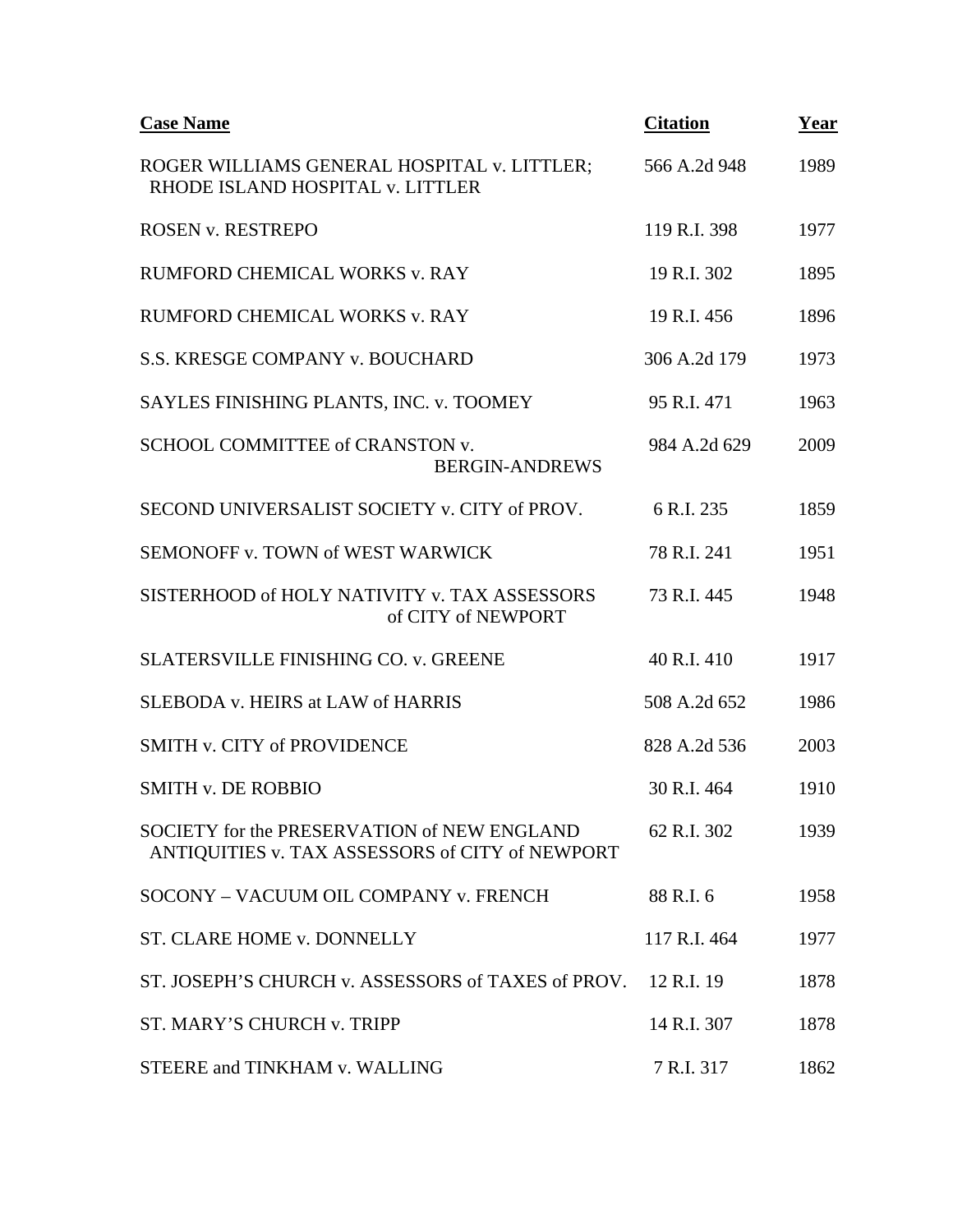| <b>Case Name</b>                                   | <b>Citation</b> | Year |
|----------------------------------------------------|-----------------|------|
| <b>STONE v. NORRIS</b>                             | 40 R.I. 277     | 1917 |
| <b>SULLIVAN v. PECKHAM</b>                         | 16 R.I. 525     | 1889 |
| <b>SYCAMORE PROPERTIES v. TABRIZ REALTY</b>        | 870 A.2d 424    | 2005 |
| TAFT v. BALLOU                                     | 23 R.I. 213     | 1901 |
| TAYLOR v. NARRAGANSETT PIER COMPANY                | 19 R.I. 123     | 1895 |
| TEFFT v. LEWIS                                     | 27 R.I. 9       | 1905 |
| THETA PROPERTIES v. RONCI REALTY CO., INC.         | 814 A.2d 907    | 2003 |
| TRIPP v. BROWN                                     | 9 R.I. 240      | 1869 |
| TRIPP v. TORREY                                    | 17 R.I. 359     | 1891 |
| U.S. TRUST CO. v. TAX ASSESSORS of CITY of NEWPORT | 47 R.I. 420     | 1926 |
| UNION STATION ASSOCIATES v. ROSSI                  | 862 A.2d 185    | 2004 |
| UNITED LENDING CORP. v. CITY of PROVIDENCE         | 827 A.2d 626    | 2003 |
| VAN ALEN v. STEIN                                  | 119 R.I. 347    | 1977 |
| <b>WALLIS v. MAINVILLE</b>                         | 639 A.2d 61     | 1994 |
| WARWICK & COVENTRY WATER CO. v. CARR               | 24 R.I. 226     | 1902 |
| <b>WEIMAR v. NEWMAN</b>                            | 78 R.I. 221     | 1951 |
| WEYBOSSET HILL INVESTMENT, LLC v. ROSSI            | 857 A.2d 231    | 2004 |
| WEYBOSSET HILL INVESTMENT, LLC v. ROSSI            | 896 A.2d 728    | 2006 |
| WHITFORD BARTLETT & CO. v. CLARKE                  | 33 R.I. 331     | 1911 |
| WHITMARSH v. GALLOTTA                              | 84 R.I. 234     | 1956 |
| WICKES ASSET MANAGEMENT, INC. v. DUPUIS            | 679 A.2d 314    | 1996 |
| <b>WICKES' ESTATE v. STEIN</b>                     | 107 R.I. 260    | 1970 |